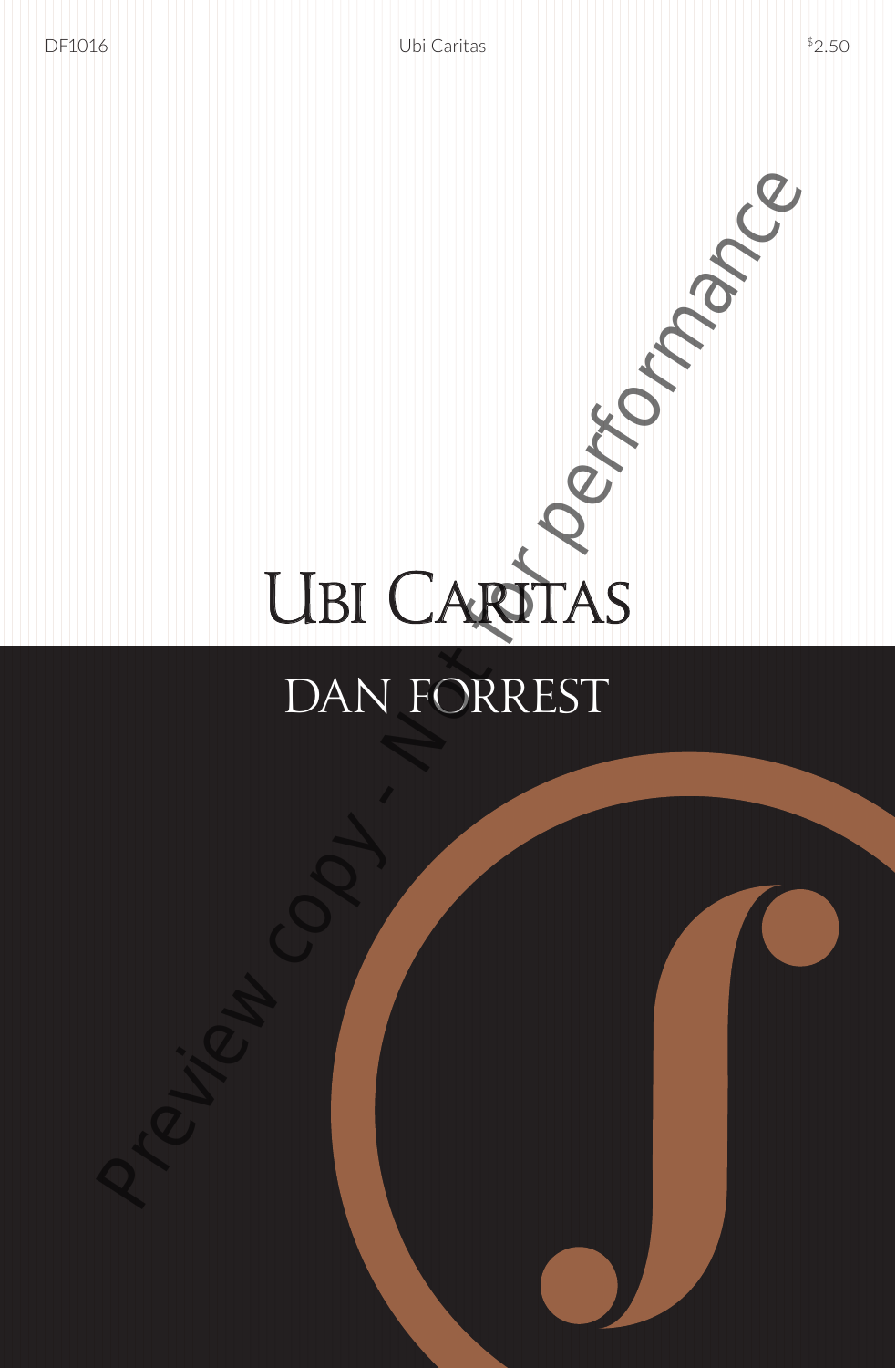*Commissioned by singers of the Hickory Choral Society (commissioner of Requiem for the Living) in honor of founding conductor Don Coleman's 42 years of faithful service*





Copyright © 2022 The Music of Dan Forrest. All Rights Reserved. Duplication prohibited. **DF1016**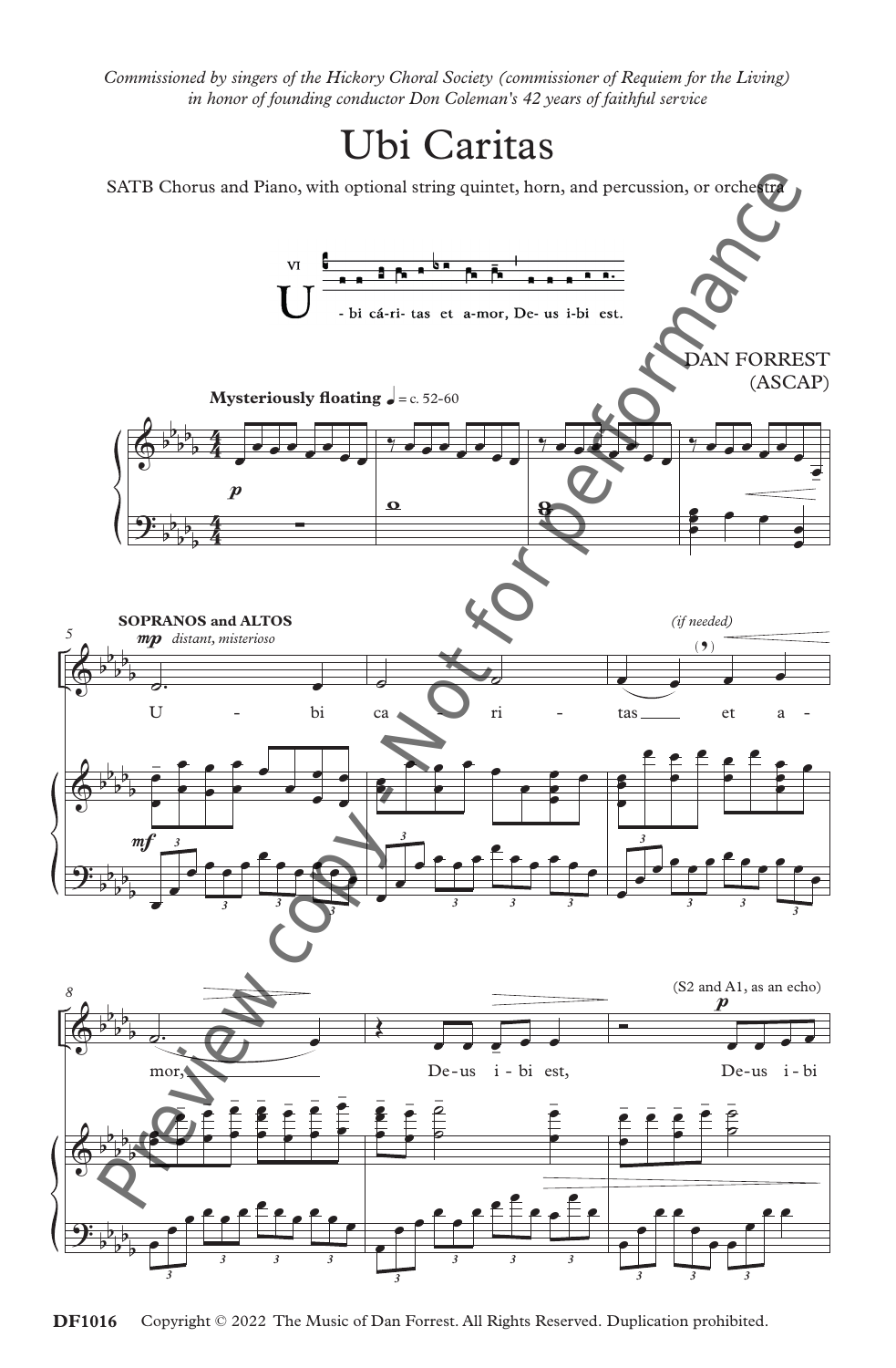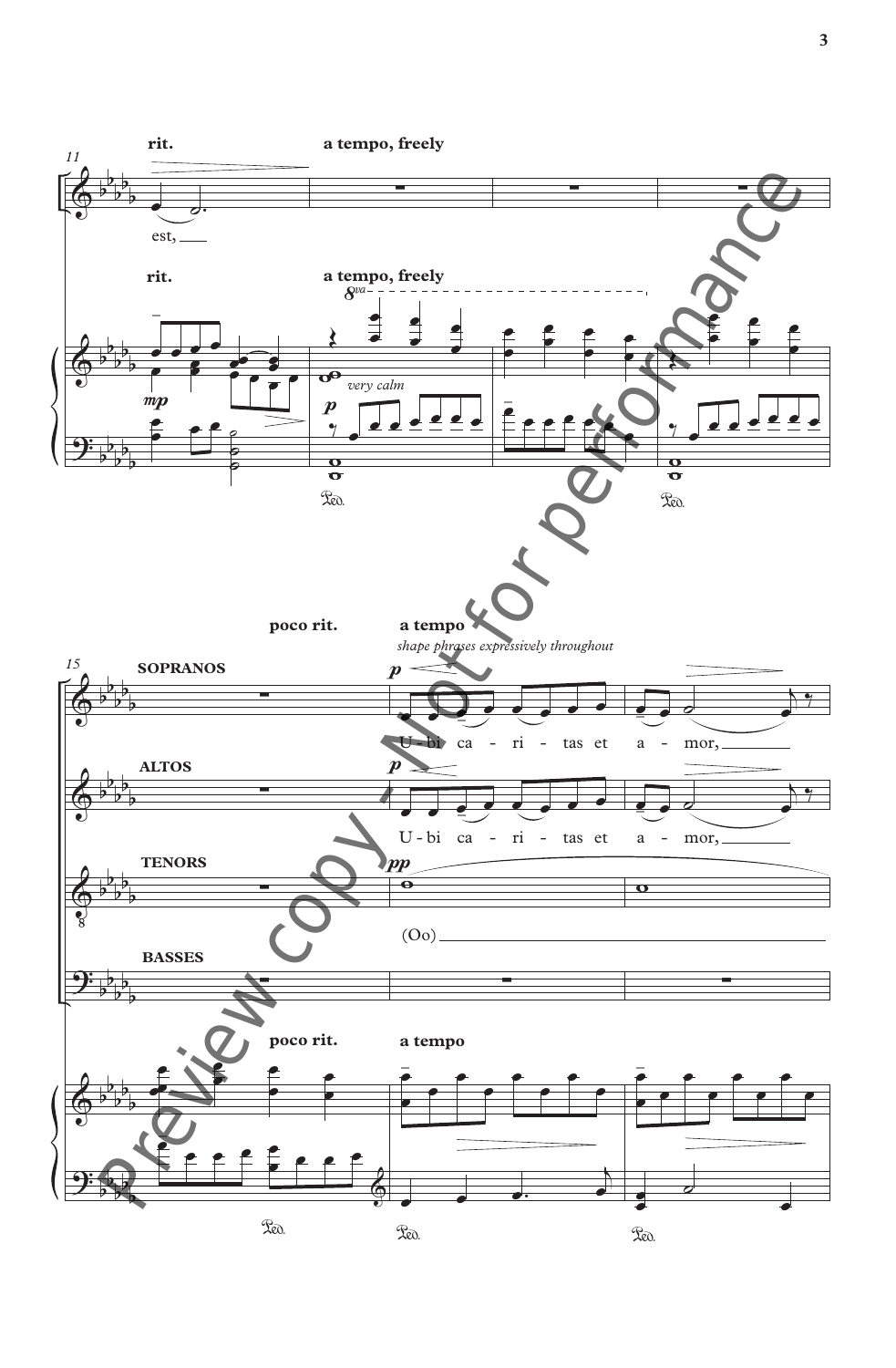

*simile* °

**4**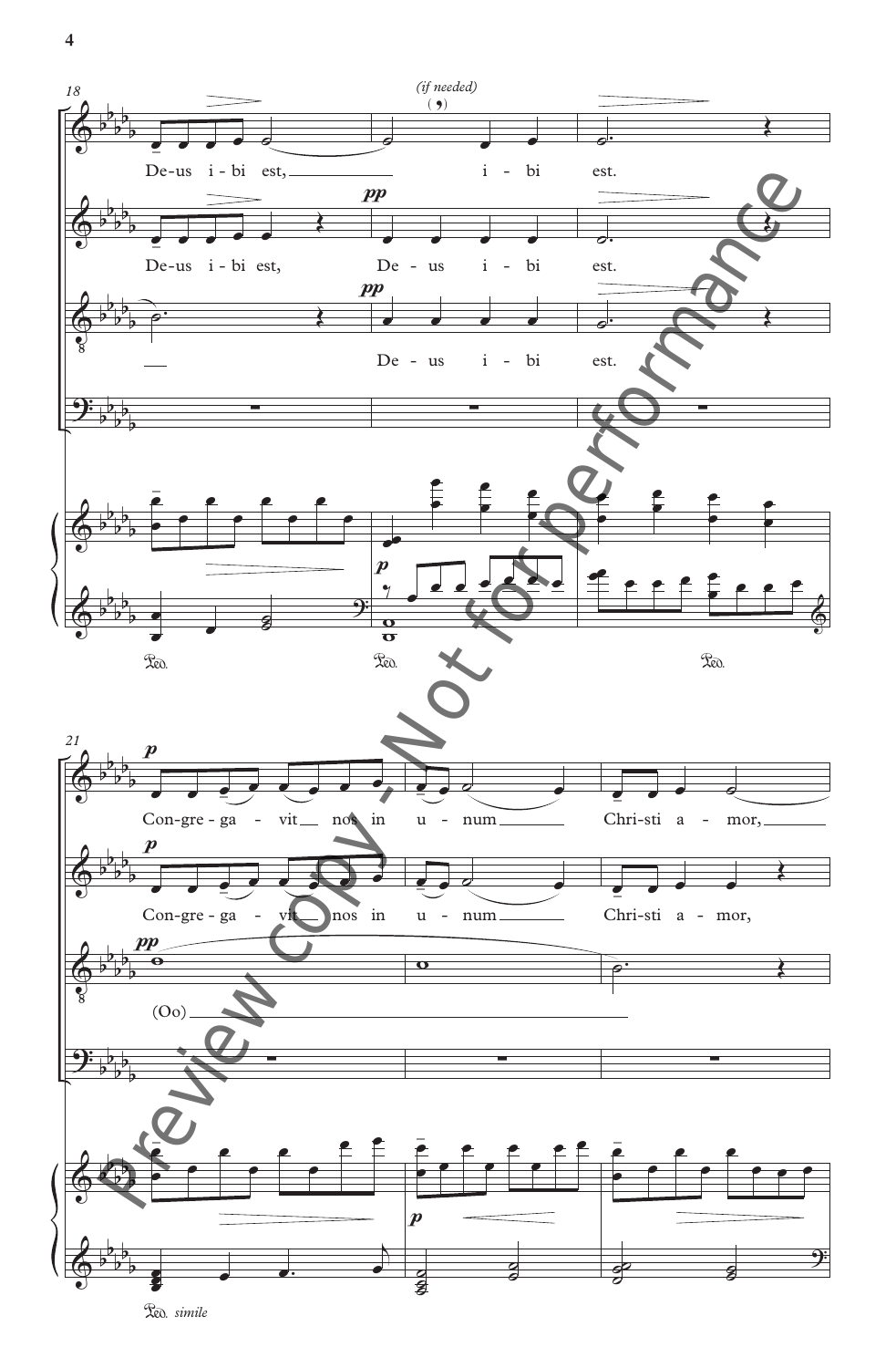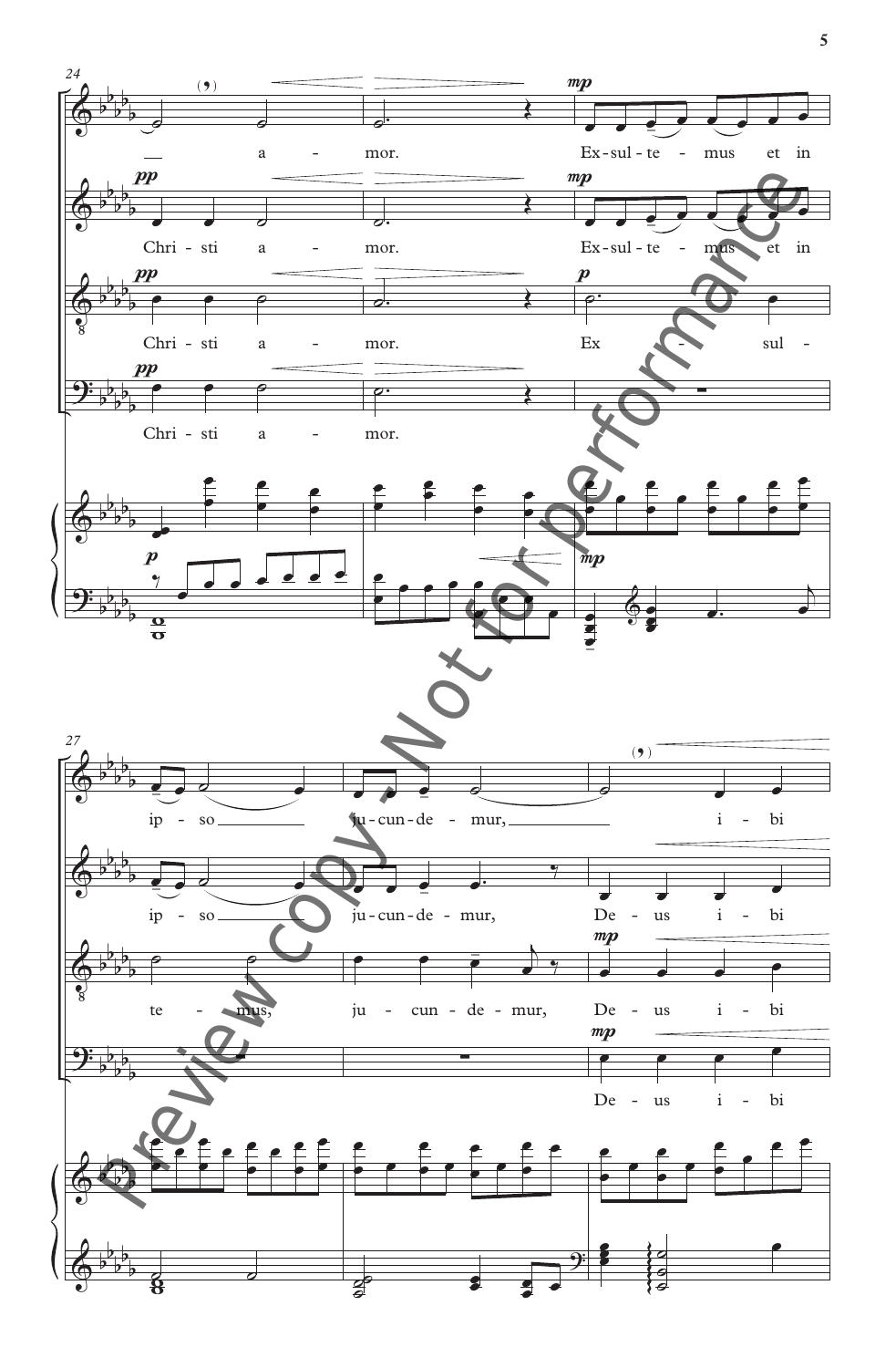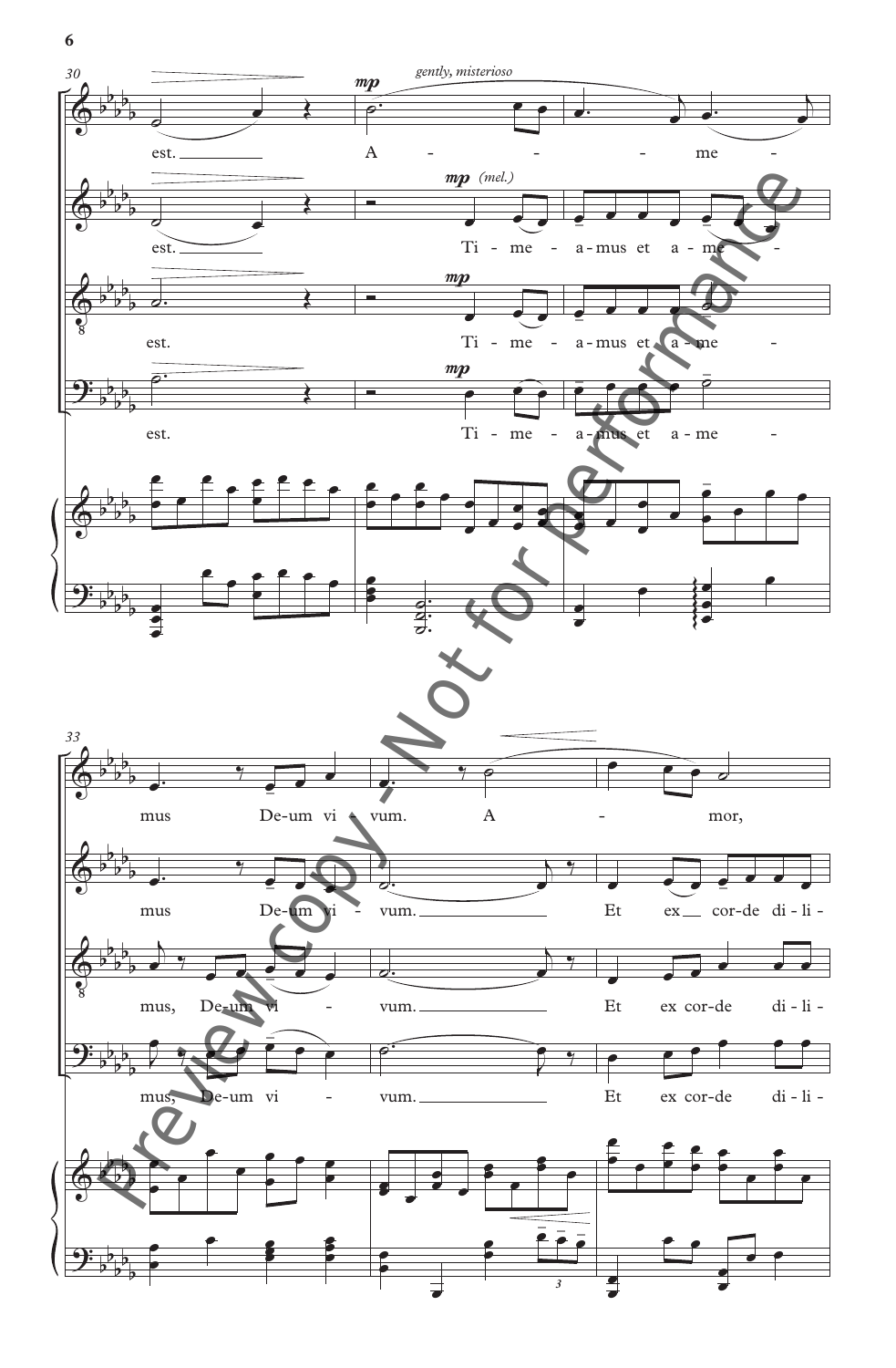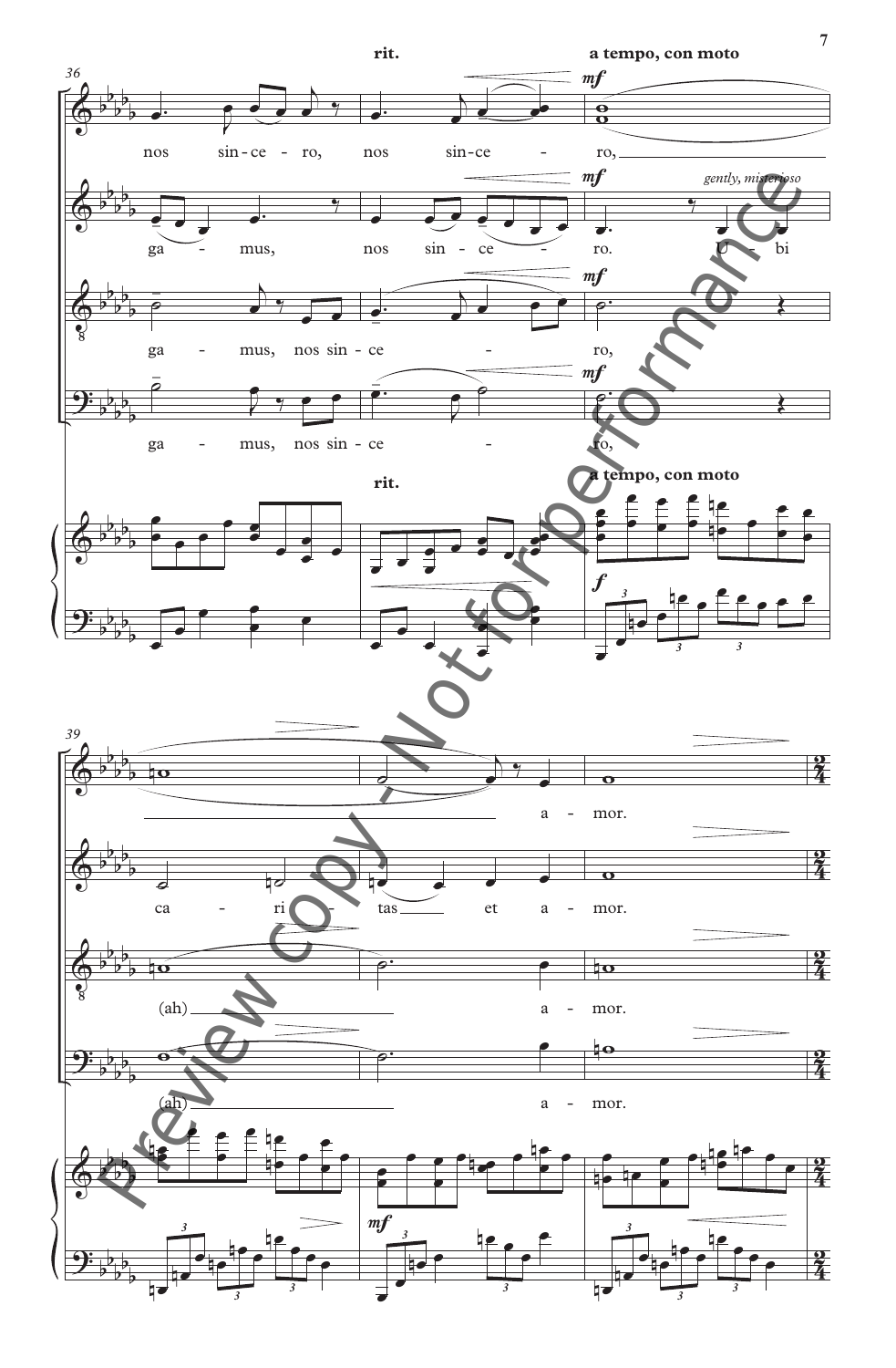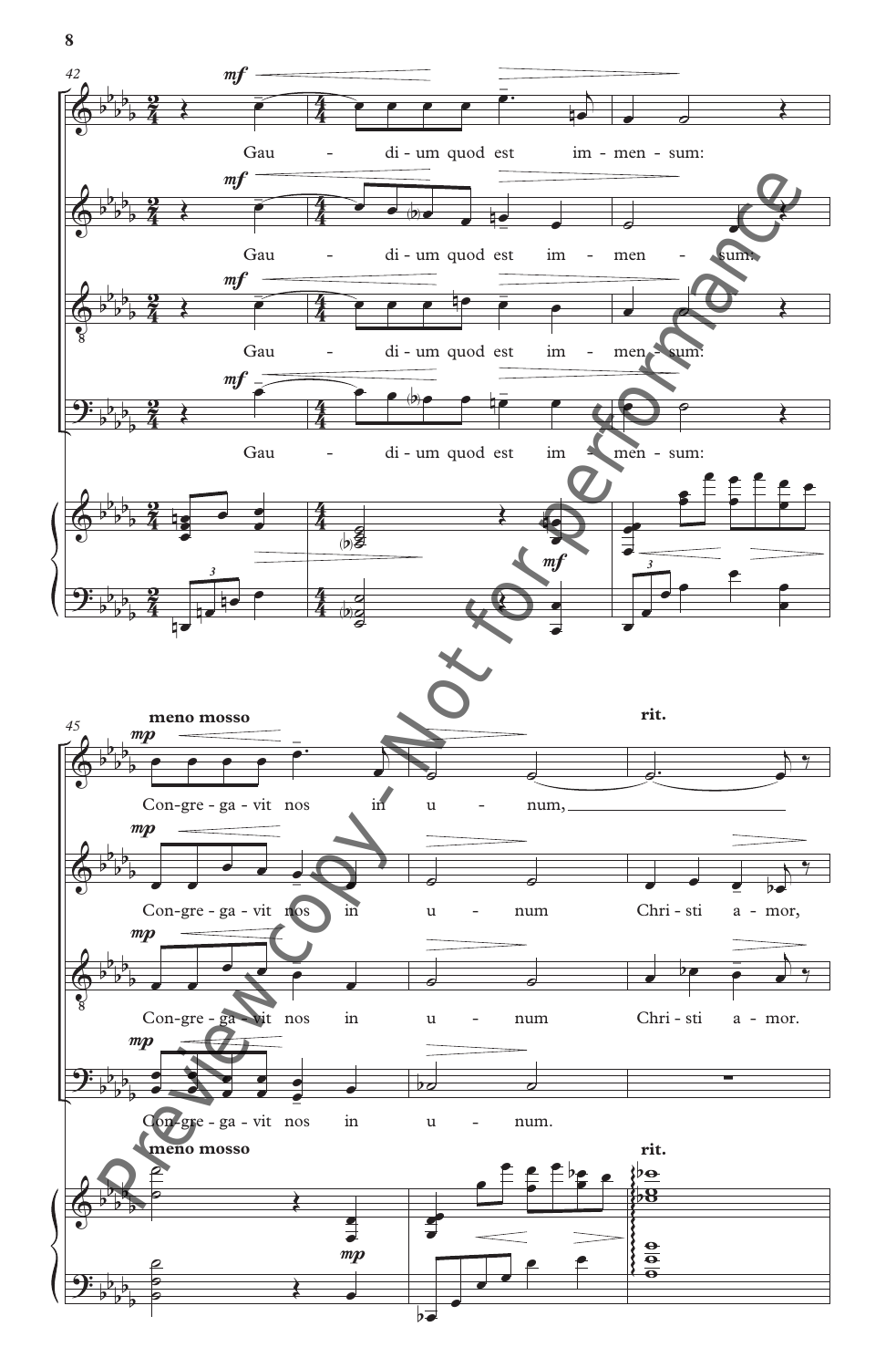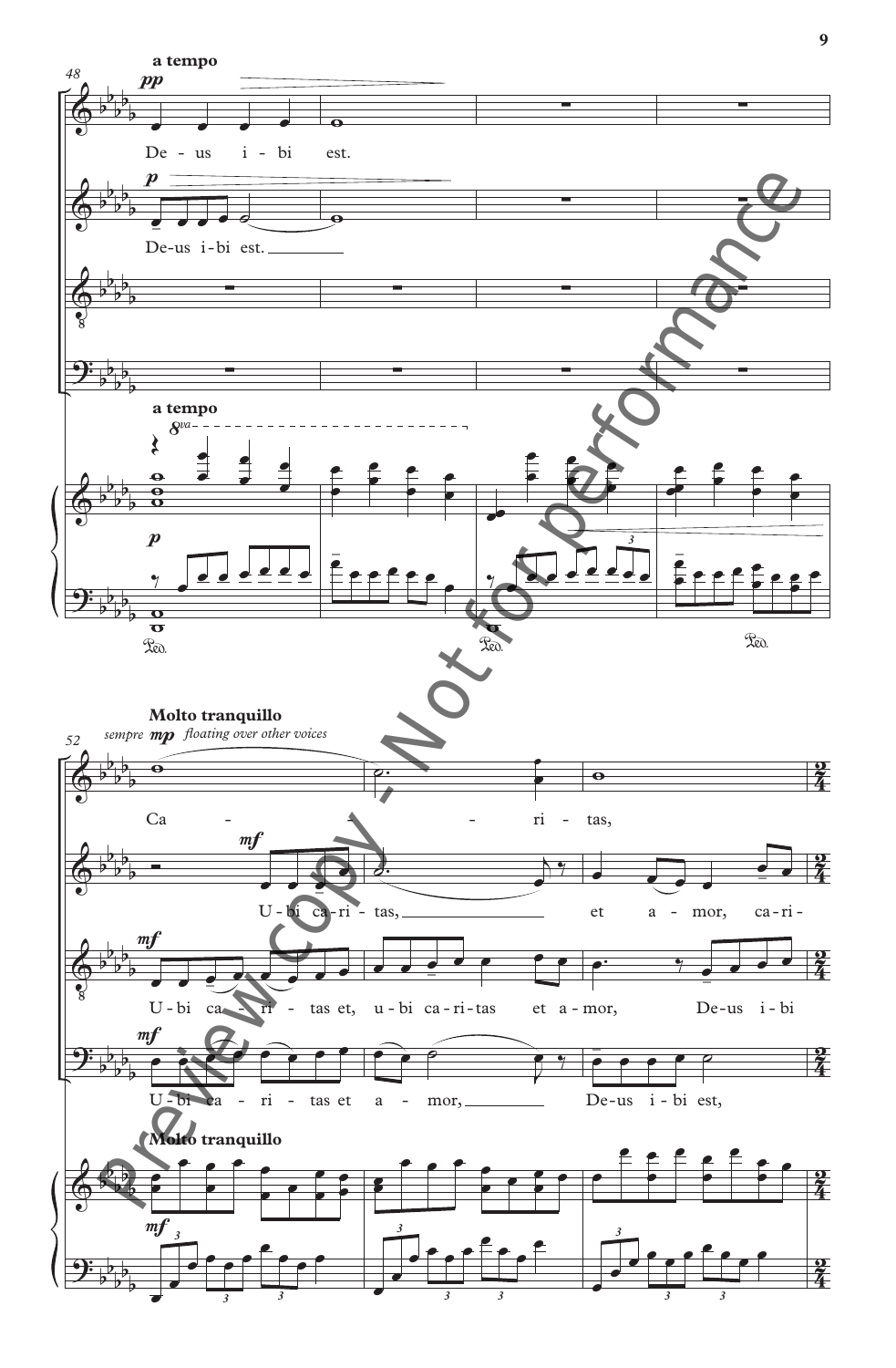

**10**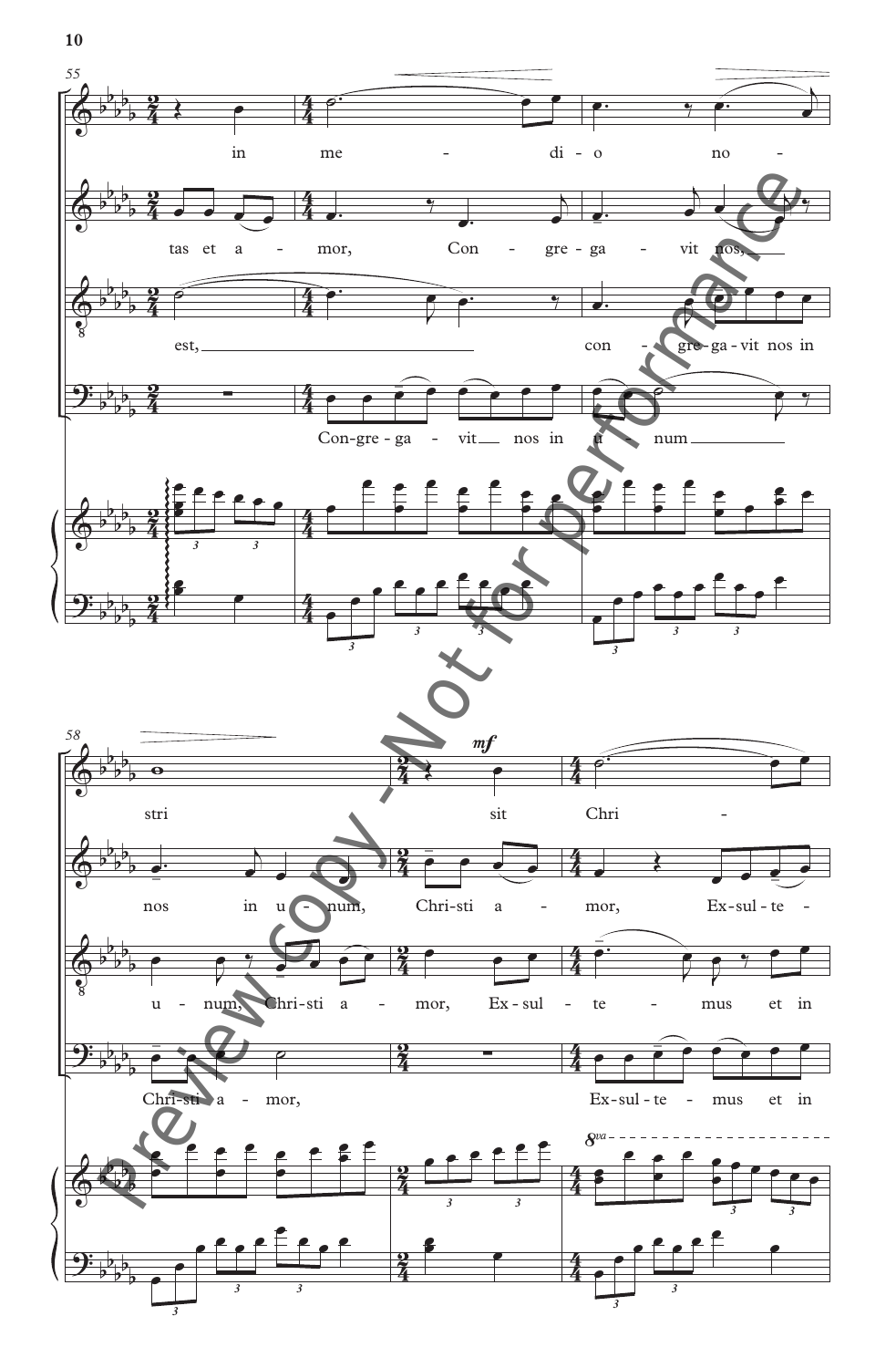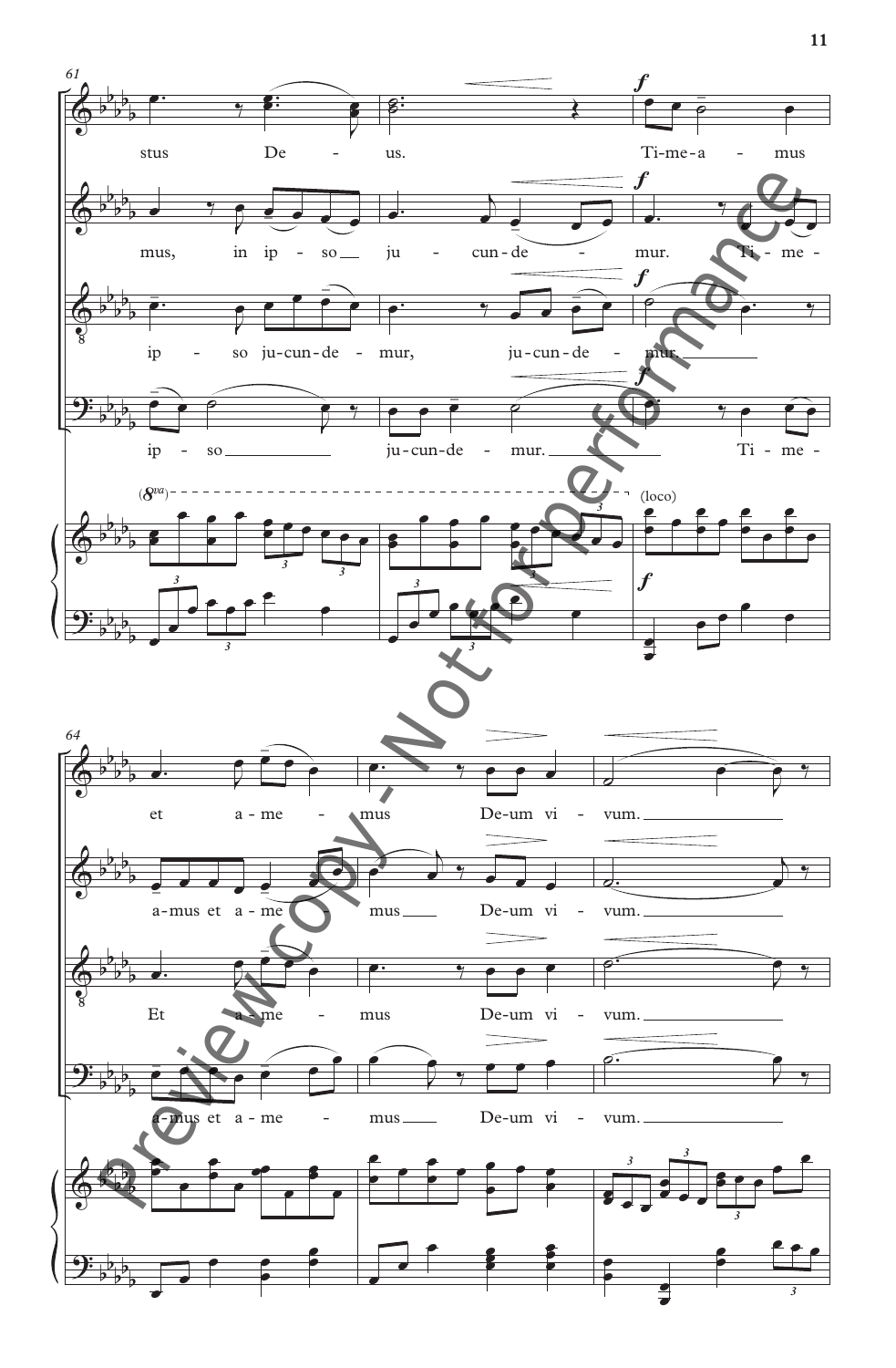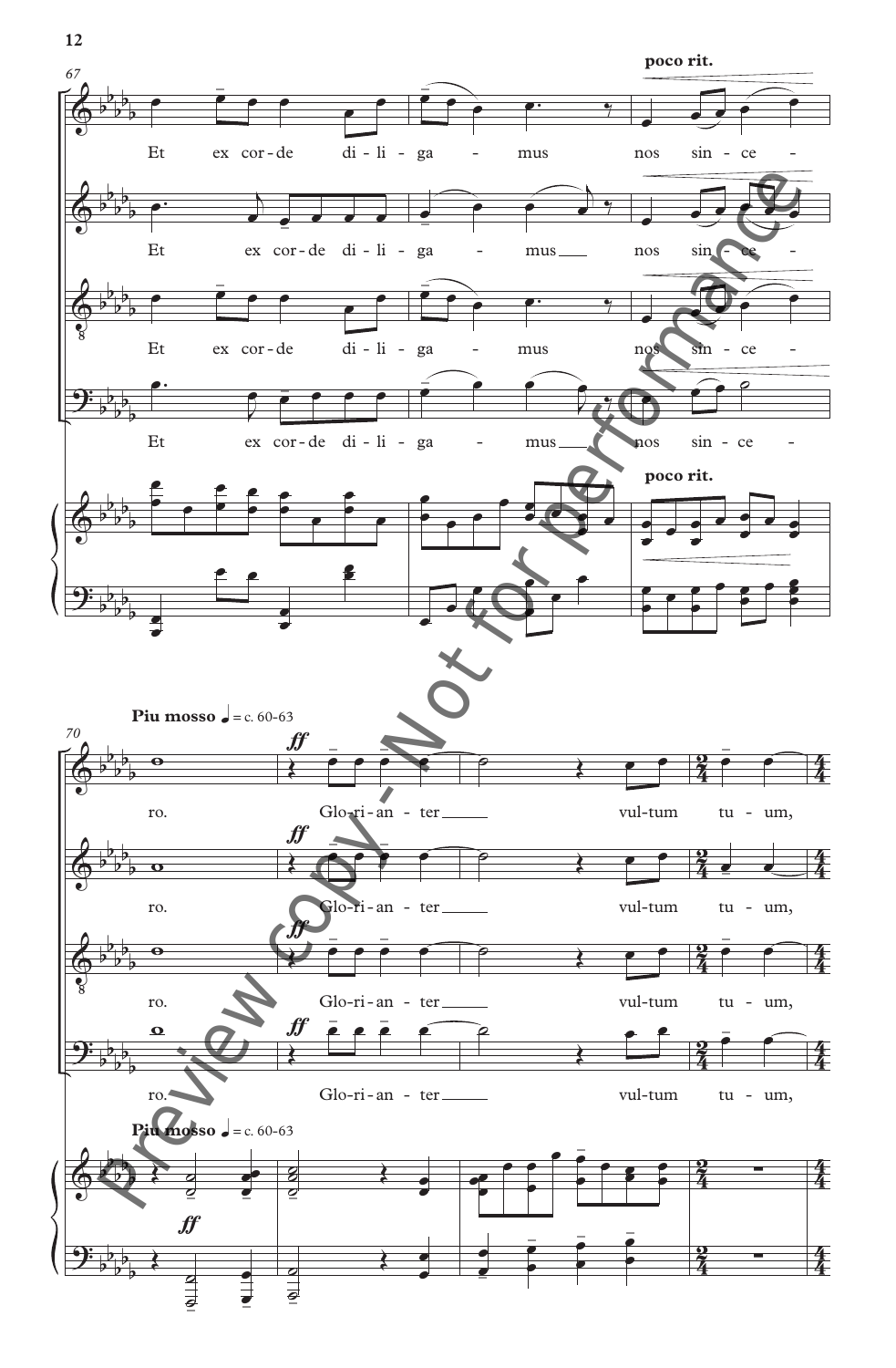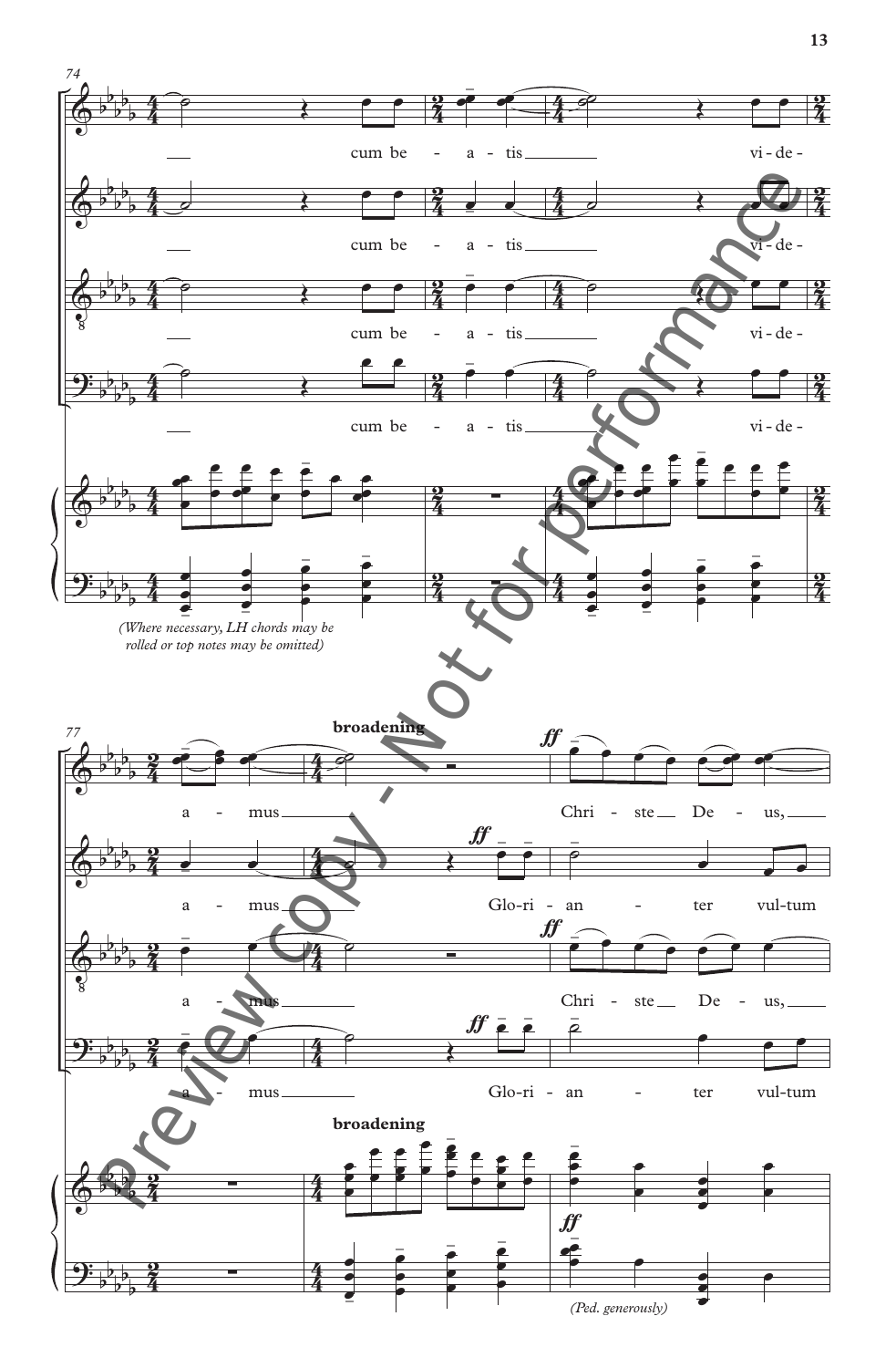

**14**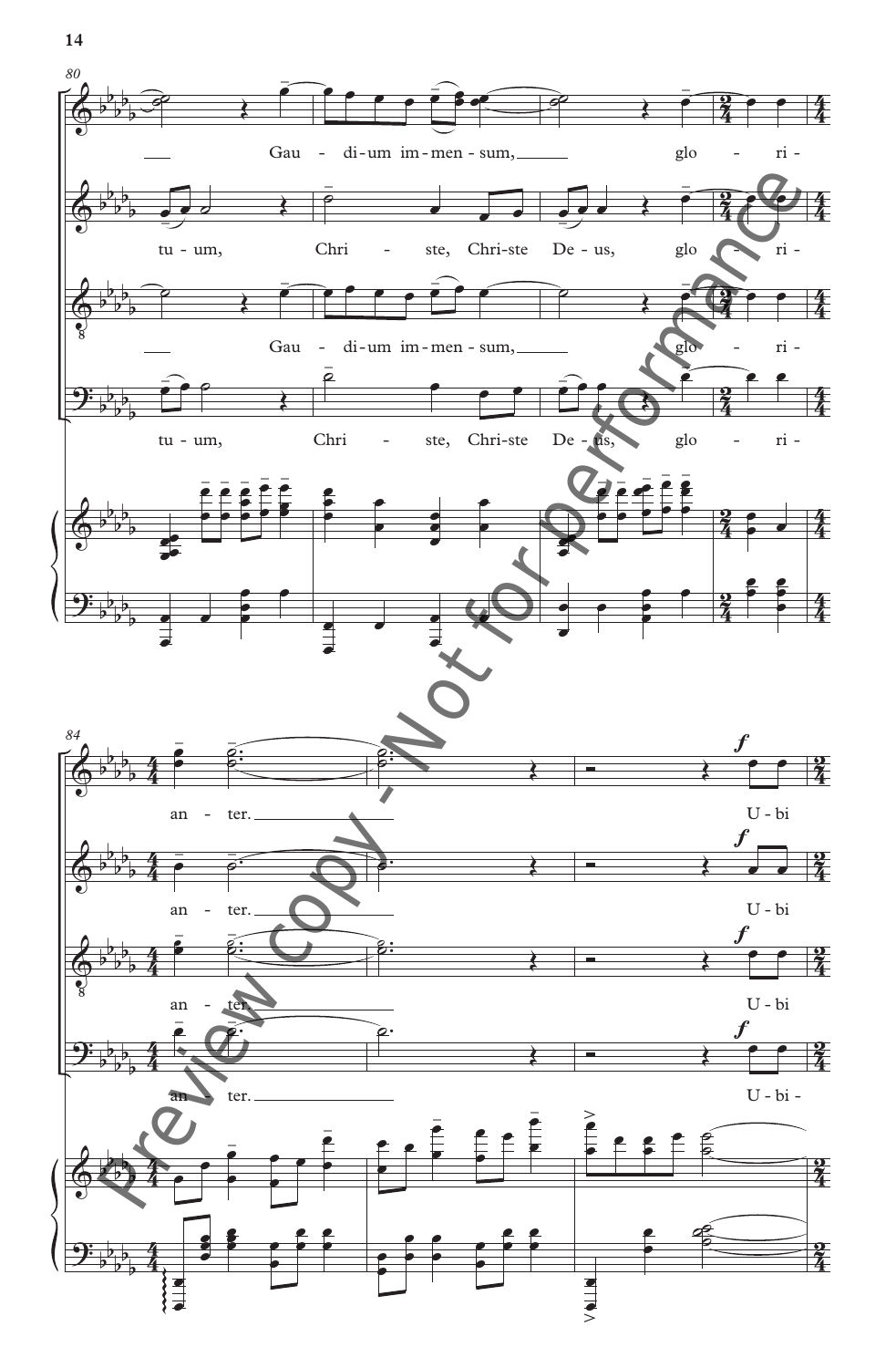